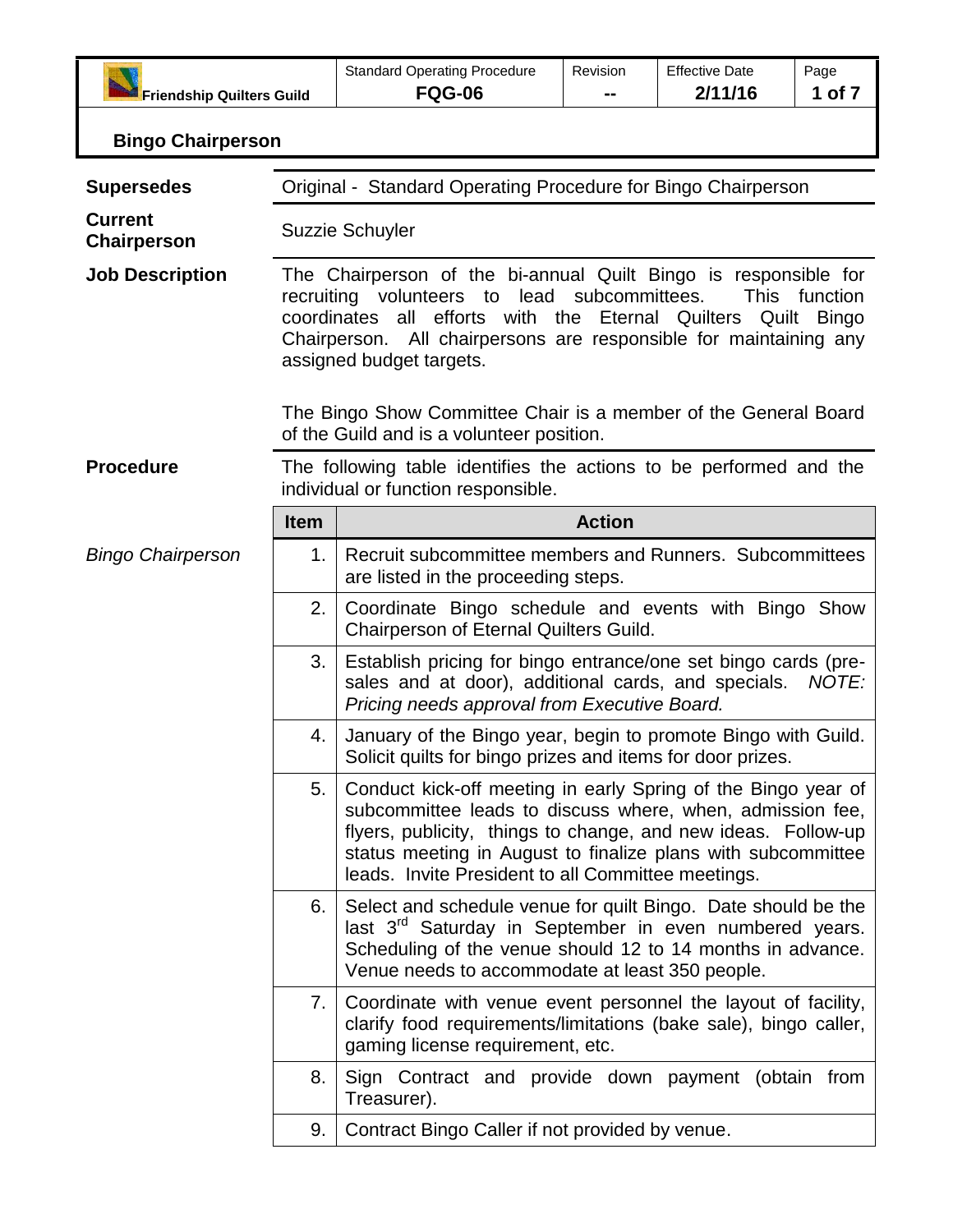| Work Instruction No: FQG-06 |       |
|-----------------------------|-------|
| Effective Date: 2/11/16     |       |
| Revision:                   | $- -$ |
| Page: 2 of 7                |       |

# *QUILT SHOW CHAIRPERSON*

|            | <b>Item</b> | <b>Action</b>                                                                                                                                                                                                                                                                                                                                           |
|------------|-------------|---------------------------------------------------------------------------------------------------------------------------------------------------------------------------------------------------------------------------------------------------------------------------------------------------------------------------------------------------------|
|            | 10.         | Procure the allowable number of the tickets for the venue.<br>NOTE: Raffle tickets will be distributed to members by the<br><b>Special Events Coordinator.</b>                                                                                                                                                                                          |
|            | 11.         | Facilitate arrangements with members to borrow six quilt<br>display stands - four specials, raffle quilt, and quilt for game.<br>Collect prior to Bingo date.                                                                                                                                                                                           |
|            | 12.         | Schedule venue for judging of quilts. Preferably in the month<br>of August. See Judging criteria for invitees.                                                                                                                                                                                                                                          |
|            | 13.         | Select emcee for the Bingo.                                                                                                                                                                                                                                                                                                                             |
|            | 14.         | Establish set-up and tear down plan.                                                                                                                                                                                                                                                                                                                    |
|            | 15.         | Conduct follow-up meeting one month after Bingo for lessons<br>learned.                                                                                                                                                                                                                                                                                 |
| Admissions | 16.         | Recruit volunteers to sell additional tickets, collect pre-sold<br>tickets, distribute bingo cards, bingo program, and sell dabbers<br>for the day of the bingo. Additional volunteers will be needed<br>to sell bingo cards for the four specials and winning card<br>verification - See Runners Section                                               |
|            | 17.         | Prepare and print copies of the Bingo Program for distribution<br>with the bingo cards.<br>Program should include: listing in sequence of playing the 24<br>bingos specifying how the bingo is to be played and the name<br>of the quilt, rules and regulations, community service event<br>announcement, and a thank you note to all the of volunteers |
|            | 18.         | who provided quilts for the Bingo.<br>On the day of Bingo decorate Admissions desk. Provide cash<br>box.                                                                                                                                                                                                                                                |
| Bake Sale  | 19.         | Promote at June and September meeting/newsletter for both<br>FQG and ET members to make baked goods to sell at the<br>Bingo.                                                                                                                                                                                                                            |
|            | 20.         | Provide bakers with criteria, i.e., all items in zip lock bags.<br>Bakers need to identify bake goods that have items that could<br>trigger allergic reaction such as nuts, wheat, eggs.                                                                                                                                                                |
|            | 21.         | Recruit volunteers to sell baked goods during Bingo.                                                                                                                                                                                                                                                                                                    |
|            | 22.         | On the day of Bingo decorate bake sale station. Provide cash<br>box.                                                                                                                                                                                                                                                                                    |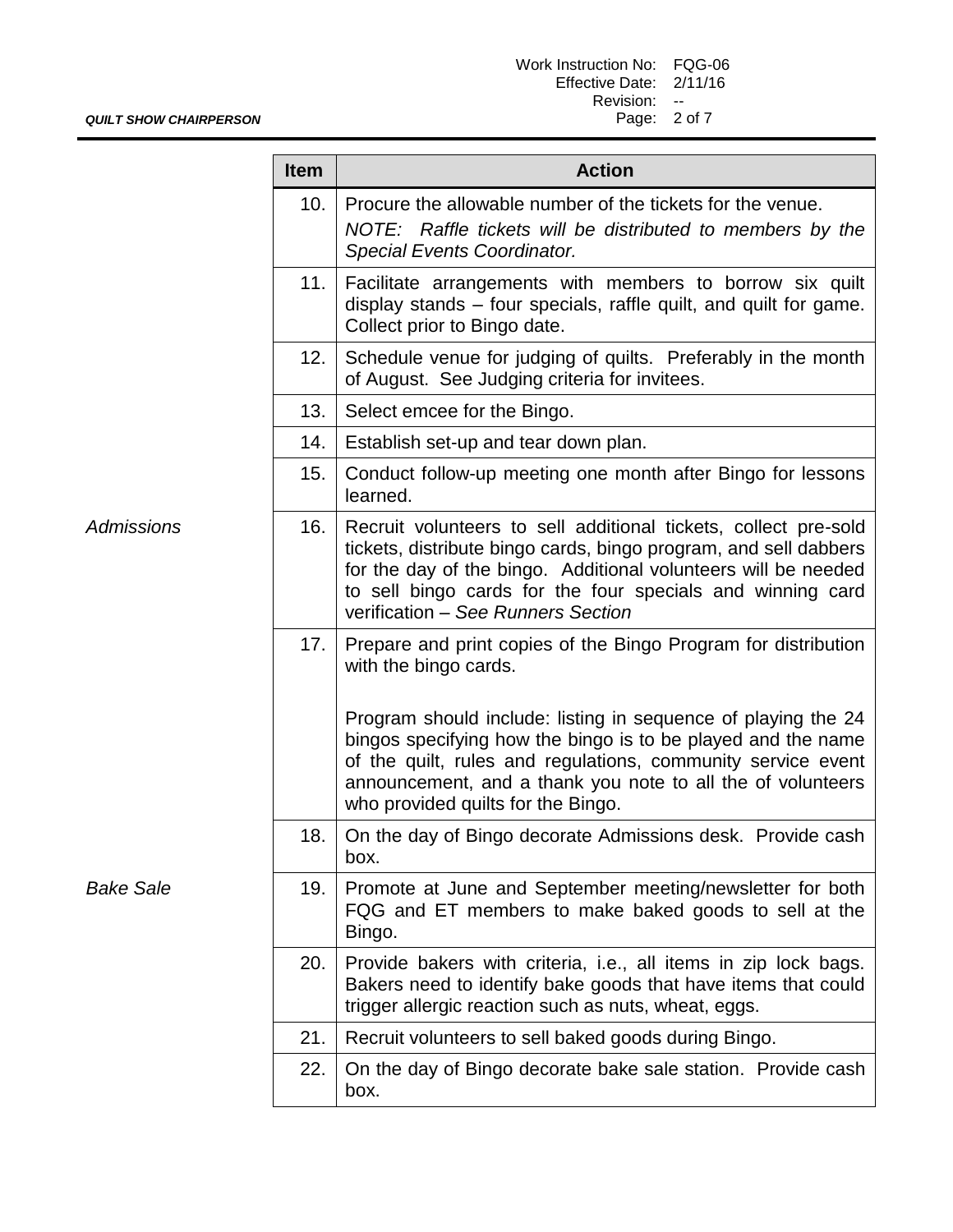| Work Instruction No:    | FQG-06 |
|-------------------------|--------|
| Effective Date: 2/11/16 |        |
| Revision:               |        |
| Page: 3 of 7            |        |

### **Item Action** *Quilts for Bingo* 23. Recruit volunteers to make quilts at both guilds at meetings/newsletters. Volunteers should submit form (see Appendix A). 24. Collect quilts and store safely. Date the arrival of each quilt. Provide status to members on submissions. Quilts are due no later than July 1st. Quilts submitted after the due date will not be considered for cash prizes. 25. Attend judging session in August. Deliver quilts to judging session. After judging, collect all quilts and store safely. 26. Recruit Volunteers to assist in hanging quilts for each game at the Bingo. 27. | Procure large gift bags for the quilts and provide labels for each quilt. 28. Deliver quilts to Bingo venue the morning of the bingo. *Judging Criteria* 1 29. Judges consist of Bingo Chairperson from FQG and ET, Committee lead for Bingo Quilts and Raffle Quilt. A Board member from each Guild will be present to observe. 30. | Quilts will be delivered by the Bingo Quilt Committee lead on the day of the judging. 31. Quilts will be separated by Guild prior to the start of the judging.

*QUILT SHOW CHAIRPERSON*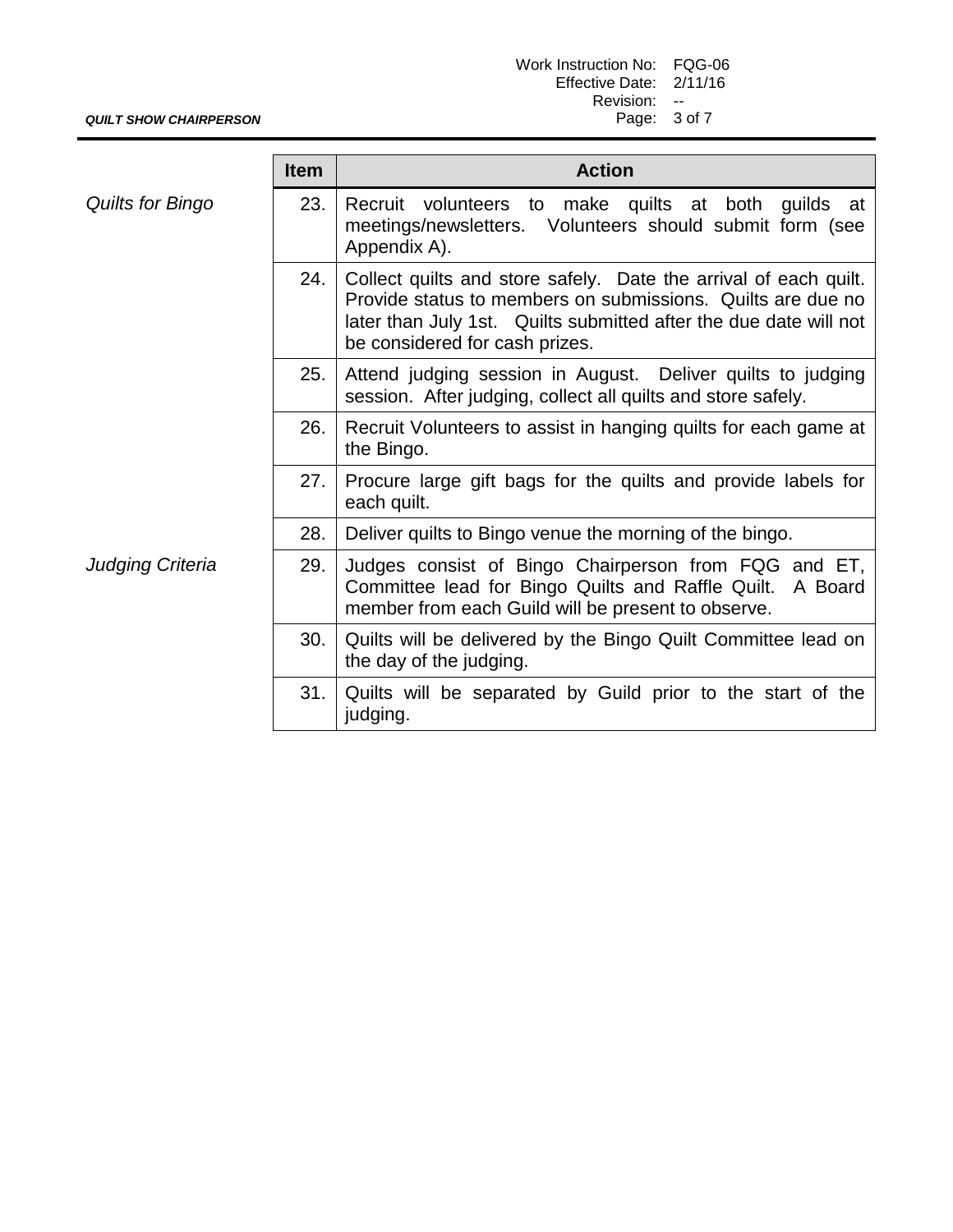|                       | <b>Item</b> | <b>Action</b>                                                                                                                                                                                                                                                                                                                                                                                                                                                                                                             |
|-----------------------|-------------|---------------------------------------------------------------------------------------------------------------------------------------------------------------------------------------------------------------------------------------------------------------------------------------------------------------------------------------------------------------------------------------------------------------------------------------------------------------------------------------------------------------------------|
|                       | 32.         | The Raffle Quilt is selected first. Followed by the selection of<br>quilts for the 'Specials' - two from each Guild. The judge's<br>decisions are final on the selection of quilts unless the quilt(s)<br>become compromised to a level of being unacceptable<br>between the time that they have been selected and the event<br>itself. If this unfortunate incident occurs, another quilt will be<br>selected in its place along with any appropriate award.<br>NOTE: If the quilt under consideration for the Raffle or |
|                       |             | Specials came from one of the judges, then the judge will<br>recuse themselves on any decisions concerning the quilt. If a<br>quilt is selected for the Raffle quilt or one of the Specials that<br>came from one of the judges with the above criteria met, then<br>that judge has the right to keep or refuse any monetary award<br>should he/she choose to do so without any repercussions.                                                                                                                            |
|                       |             | NOTE: Judging criteria: design, color, technique execution,<br>quilting and overall appeal with each category rated based on<br>a numerical system. The rating is 0-5 with 0 being poor and 5<br>being the best.                                                                                                                                                                                                                                                                                                          |
| <b>Door Prizes</b>    | 33.         | Recruit volunteers to make or provide items for door prizes to<br>be won with drawing throughout the Bingo.                                                                                                                                                                                                                                                                                                                                                                                                               |
|                       | 34.         | Deliver door prizes to venue the morning of the bingo to the<br>emcee.                                                                                                                                                                                                                                                                                                                                                                                                                                                    |
| <b>Raffle Baskets</b> | 35.         | Collect new or gently used items from members for raffle<br>baskets. Organize and fill baskets.                                                                                                                                                                                                                                                                                                                                                                                                                           |
|                       | 36.         | Recruit members to manage raffle basket table and sell tickets<br>during the Bingo.                                                                                                                                                                                                                                                                                                                                                                                                                                       |
|                       | 37.         | On the day of bingo, decorate tables. Provide cash box and<br>containers for tickets. NOTE: Special Events Coordinator will<br>provide two-part tickets.                                                                                                                                                                                                                                                                                                                                                                  |
| <b>Raffle Quilt</b>   | 38.         | On the day of set-up, hang raffle quilt at assigned station.<br>Provide cash box to members managing the table, a container<br>to collect raffle stubs and decorate the table. NOTE: Special<br>NOTE:<br>Events Coordinator will provide two-part tickets.<br>Winner will be drawn at the end of the Bingo.                                                                                                                                                                                                               |
| <b>Runners</b>        | 39.         | Bingo Chairperson will recruit runners for the Bingo.                                                                                                                                                                                                                                                                                                                                                                                                                                                                     |
|                       | 40.         | A minimum of three runners will be walking the floors at all<br>times while Bingo is being played. Runners will check winning<br>Bingo cards, facilitate tie breaking event, and sell Specials.                                                                                                                                                                                                                                                                                                                           |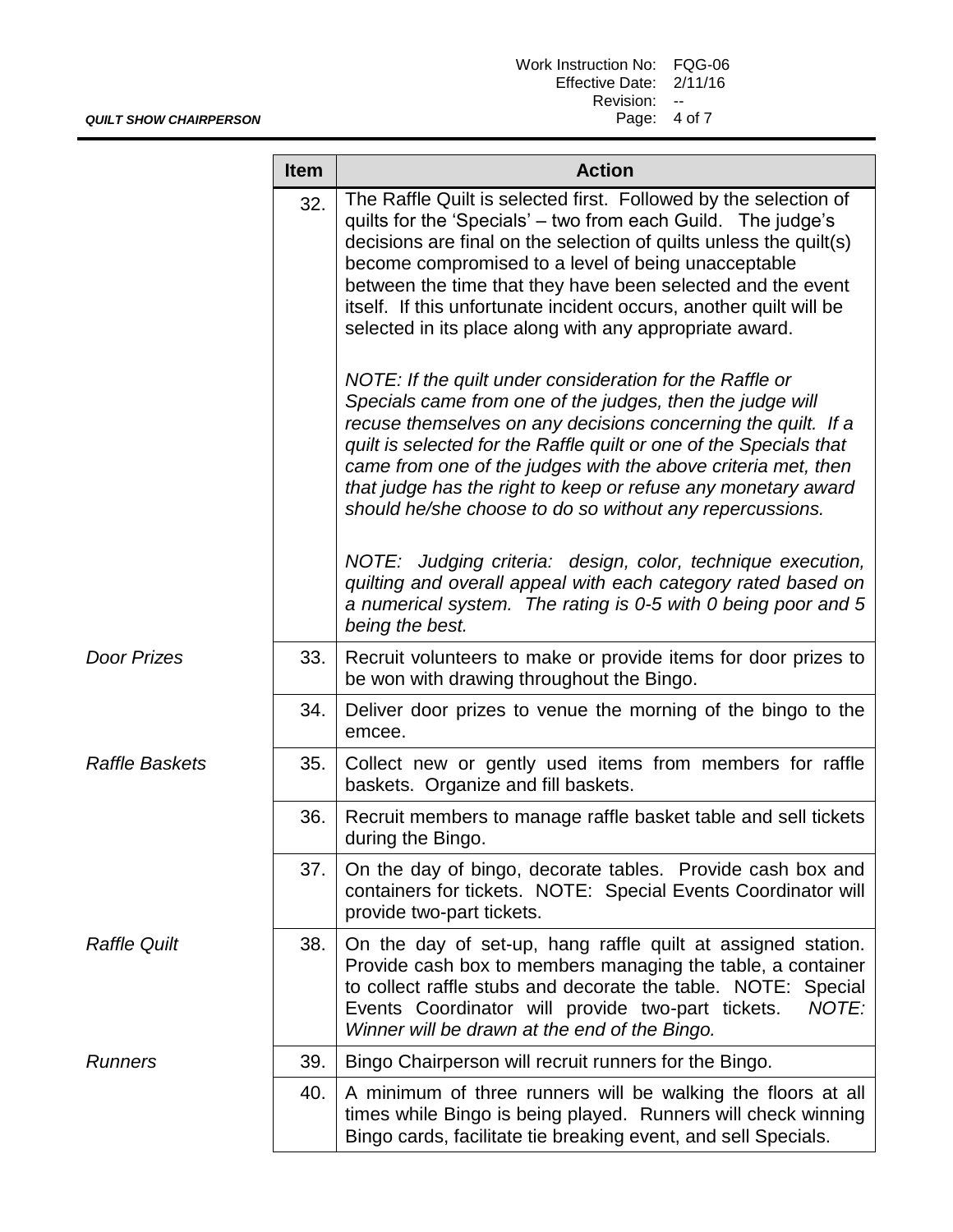# **Item Action** *Signs and Supplies* | 41. Create signs for: admissions, bake sale, specials, bingo supplies for sale, raffle baskets, raffle quilt, 'do not touch the quilts, etc. 42. Distribute signs to the appropriate station on the day of the Bingo. 43. Create and distribute exterior signage for outside doors and street signs where permissible. 44. Contact distributor and order supplies to include the playing cards and dabbers. 45. Distribution supplies to Admissions Chairperson or to one of the Bingo Chairpersons prior to the Bingo event. **General Notes** Basic Guidelines/Rules • All games are regulation Bingo with each game listing specific game play. Admission price includes one pack of 20 cards with 3 chances on each card to win per game. There are four Special games in addition to the 20 regular games; cards for Specials are available at an extra cost per card. The caller will announce each game and the color of the card. Only one quilt will be won each game. • Intermission will be held after Game 12 and will be approximately 20 minutes. • Door prizes will be drawn throughout the Bingo. Time Schedule Chairperson, subcommittee chairs, and volunteers arrive at venue at 9 AM to begin set up. • Doors open at noon. (Tables cannot be reserved in advance.) • Bingo games begin at 2 PM.

*QUILT SHOW CHAIRPERSON*

Bingo Game Winner Criteria

- All winners must call out 'BINGO'. Floor runner will verify the winning card.
- In the event of a tie, the winner will be determined by calling subsequent bingo numbers to be verified by the floor runner. Bingo will continue until only one person is left (winner). Runners up will receive a ticket for a chance to win a quilt from the Winner's Circle at the end of the bingo.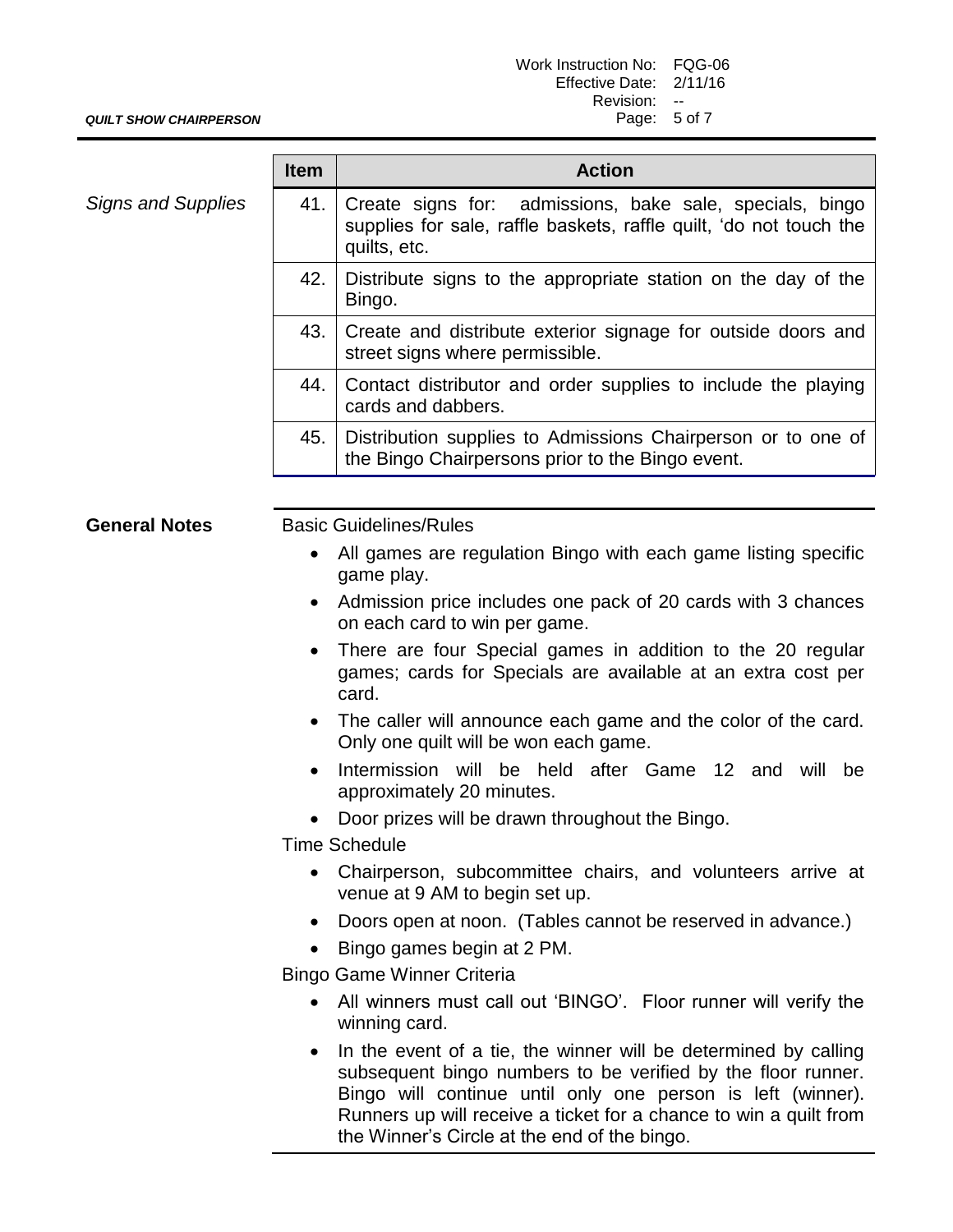| Work Instruction No:    | FQG-06 |
|-------------------------|--------|
| Effective Date: 2/11/16 |        |
| Revision:               | --     |
| Page: 6 of 7            |        |

*QUILT SHOW CHAIRPERSON*

**Item Action** 

| <b>Previous</b><br>Chairperson | <b>Brumbelow</b> | Suzzie Schuyler & Mary Ann 2014 |  |  |
|--------------------------------|------------------|---------------------------------|--|--|
|                                | <b>Brumbelow</b> | Suzzie Schuyler & Mary Ann 2012 |  |  |
|                                |                  |                                 |  |  |